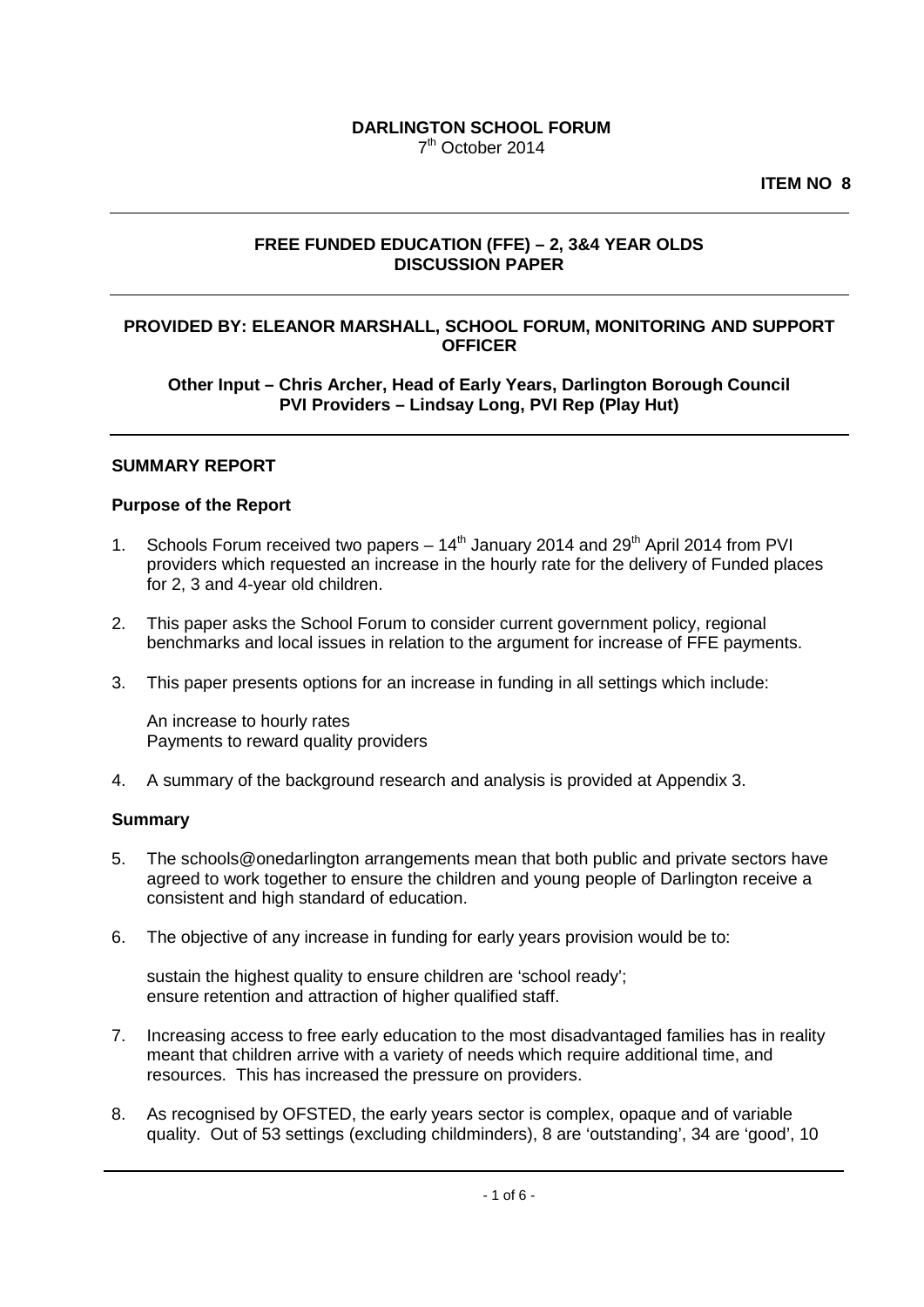'require improvement'. The desire across all sectors is that settings meet a minimum of 'good' as standard.

9. Being independent, funding often restricts being able to appoint at a higher level of qualification. A further issue for the PVI sector is retention of higher qualified staff.

# **Background**

## **Funding - National Policy and Future Arrangements**

- 10. In September 2010 all 3- and 4-year-olds became entitled to 15 hours a week (570 hours per year), of free early education (FEE). From September 2013, the entitlement was extended to [1](#page-1-0)5 hours per week for eligible 2 year old children<sup>1</sup>. From September 2014 this has been extended further.
- 11. The government consultation<sup>[2](#page-1-1)</sup> on 'Early Years Pupil Premium' has recently closed. From September 2015 an additional £300 (ie £0.53p per hour) per eligible child taking up the full entitlement per year will be provided and implement a change to the way 2 year old funding is allocated<sup>[3](#page-1-2)</sup>.

# **Funding in Darlington**

- 12. The current rate received from the LA is per child per hour.
- 13. The LA currently 'passports' the current national rate for funding for 2 year olds (£4.85) with an addition of 13p, this is possible due to underspend of 2 year-old funding. The current funding per place for 2 year olds in Darlington is £4.98 for schools and PVI's alike.
- 14. The current funding per place for 3, 4 year olds in Darlington is £3.45 in Schools, and £3.55 in PVI settings.
- 15. A deprivation supplement (for 3,4 year olds only), is applied based on the child's home address postcode. In 2013/2014, DBC paid approximately £125,000 deprivation supplement. (£90,000 to schools and £35,000 to PVIs).
- 16. The funding model of deprivation is historic and there are some inequality issues, for example, where families who qualify are in rented accommodation not in a 'deprivation' supplement postcode area.

# **Funding - Benchmarking**

- 17. National research conducted by the Pre-School Learning Alliance has identified that the average shortfall in funding per child, per hour, in private settings under the 2-year old offer is 11%. For 3, 4-year olds, the shortfall is 23% per hour.
- 18. A comparison with other authorities however show that DBC pay higher rates for 2-year olds, DBC are on an average 'par' or slightly behind the 3, 4-year old rates.However, some

<span id="page-1-0"></span><sup>&</sup>lt;sup>1</sup> for all looked-after 2-year-olds and 2-year-olds from families who meet the *criteria for free school meals*.  $\frac{1}{1}$ 

<span id="page-1-1"></span><sup>&</sup>lt;sup>2</sup> The government is currently consulting on an **Early Years Pupil premium** (EYPP) to be applied from September 2015. It's aim is to close the gap at ages 3 and 4 between the additional support disadvantaged children get at age 2.

<span id="page-1-2"></span><sup>&</sup>lt;sup>3</sup> As part of the EYPP consultation, funding to be allocated from April 2015 based on the January census (upon the actual number of two year old places as opposed to an estimated number of eligible children currently being funded).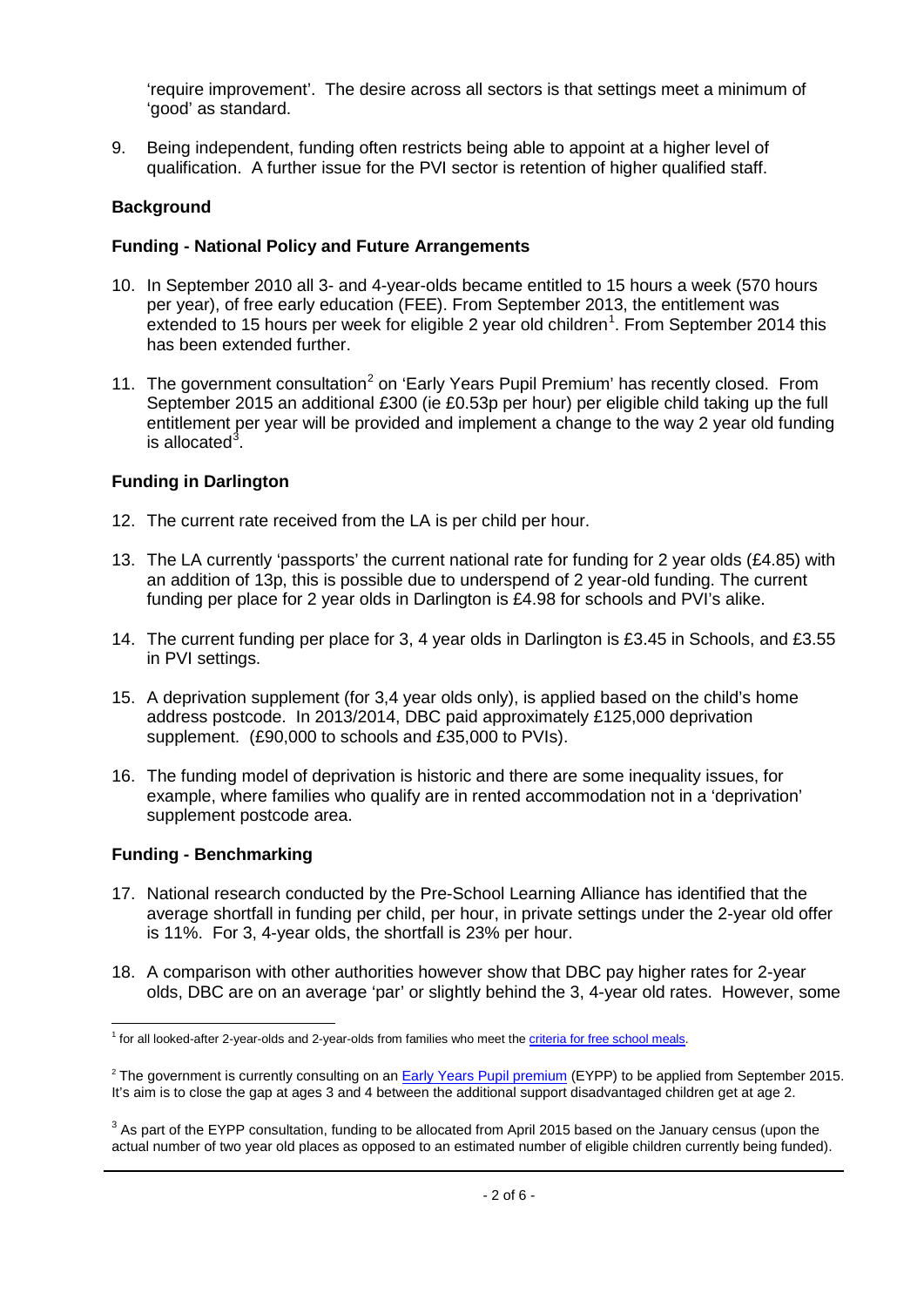LAs use other quality and flexibility supplement payments to top up the basic rate and these models could be considered.

| <b>Authority</b> | 2 YO ph | 3 & 4 YO ph     | <b>Notes</b>                                                                                                                                 |
|------------------|---------|-----------------|----------------------------------------------------------------------------------------------------------------------------------------------|
| Hartlepool       | £4.85   | $£3.53 - £3.70$ | Info not provided                                                                                                                            |
| <b>North</b>     | £4.85   | Teacher Led -   | Supplements apply based upon deprivation                                                                                                     |
| Tyneside         |         | £3.11           | (10p-40p p/hr) and flexibility (10p-40p p/hr)                                                                                                |
|                  |         | Non-Teacher     |                                                                                                                                              |
|                  |         | Led £2.96       |                                                                                                                                              |
| <b>Stockton</b>  | £4.77   | £3.40           | Supplements apply based upon deprivation<br>(£152 per unit); flexibility (10p-15p p/hr);<br>sustainability (£1.15)                           |
|                  |         |                 | Quality-Led hourly rate (10p per hour);<br>Quality lump sum £2,007.71 (payable to<br>setting graduate led not available to child<br>minders) |
| <b>Newcastle</b> | £4.85   | £3.75           | Top up disadvantage subsidy £740 average<br>setting based on 2012/13 headcount                                                               |
| Darlington       | £4.98   | £3.45           | Schools                                                                                                                                      |
|                  |         | £3.55           | PVI                                                                                                                                          |

## **Issues in Darlington**

## **Funding**

19. Appendix 1 provides a breakdown of a PVI setting's operational costs apportioned to early years provision. This analysis shows that if this particular PVI were to deliver free funded education alone, at full capacity, there would be a shortfall per hour of:

£2.56 for 2 year olds (51%) £1.35 for 3,4 year olds (38%)

20. To address this shortfall (in this settings' case) the hourly rates would need to increase to:

£7.54 for 2 year olds £4.90 for 3,4 year olds

- 21. This comparison does not look at the whole-business and to do this would be a different exercise.
- 22. Appendix 2 provides a comparison of the income and expenditure between a school nursery provision, maintained nursery school provision and a second comparison between two private settings. The situation is similar across all settings/sectors to different degrees.
- 23. The PVI sector does not have the same backing as state-funded schools, or maintained nursery schools, however, it is also true that in the case of a maintained nursery school, and school with a nursery, similar calculations based upon full occupancy indicate that neither would be able to run at a profit per child (3,4 year olds), per hour without additional support.
- 24. For 2 year olds, the comparison between school settings is not possible, as this is untested territory. However, the calculations based on LA salary structures indicate that there are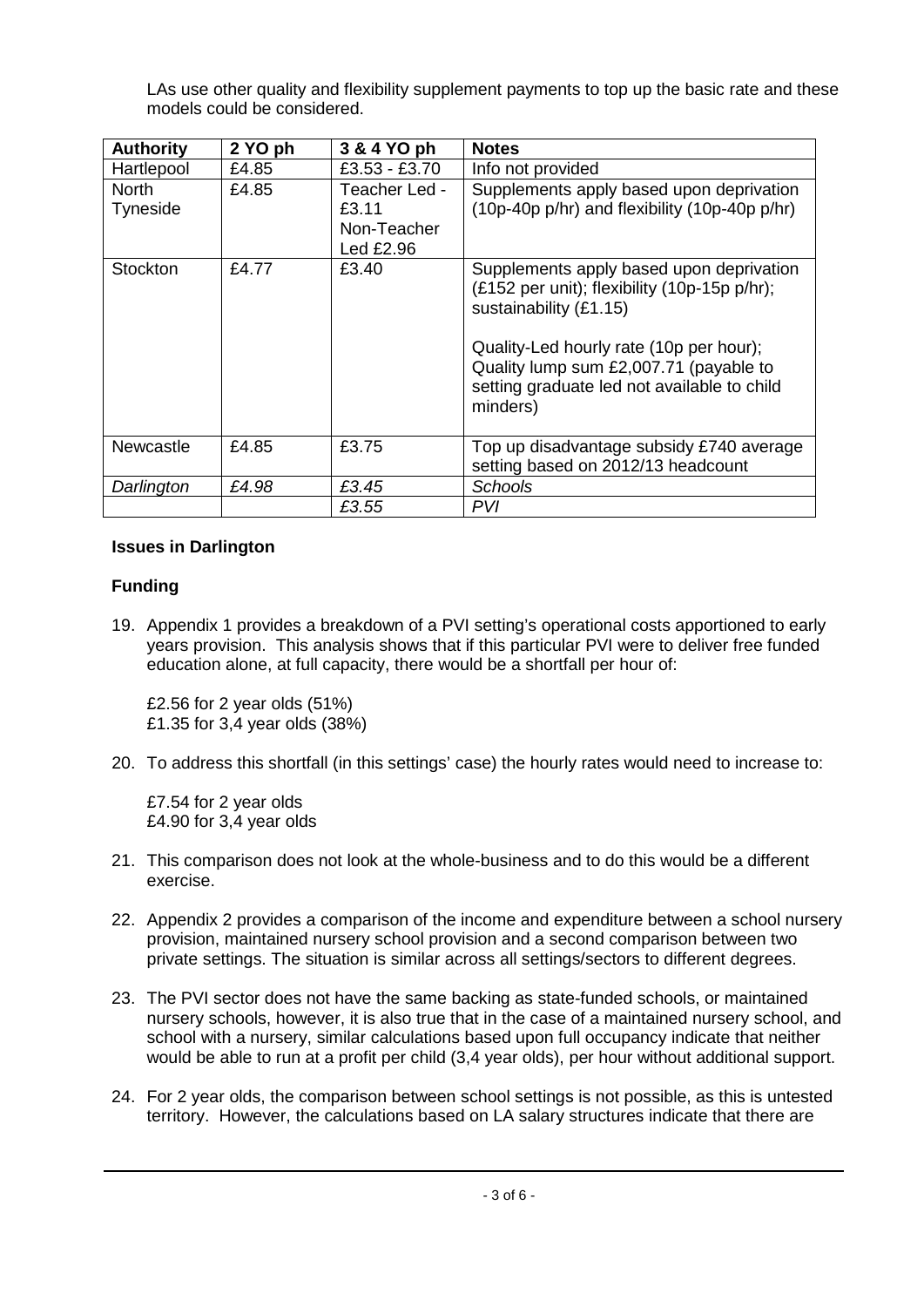optimum numbers of two year olds to enable the school to meet staffing costs alone.

# **Staffing**

- 25. PVI settings need to employ more lower qualified staff than schools. The higher level the qualification, the lower the ratio of staff:children is required.
- 26. For three and four year olds, the ratio is 1:8 in PVI settings or 1:13 in schools if a QTS teacher is present. The ratio for two year olds for all settings is 1:4.
- 27. Early Years 'Teachers' in the PVI sector may not have qualified-teacher status (QTS), like those in primary schools $^4$  $^4$ . Each nursery school has a head teacher and largely employ graduate staff supplemented by specially-trained nursery nurses. Pre-school staff nationally earn on average £17,000 a year, and primary school staff on average £33,000.
- 28. The minimum qualifications required are for the PVI manager to hold a relevant level  $3<sup>5</sup>$  $3<sup>5</sup>$  $3<sup>5</sup>$ qualification and at least half of all other staff to hold at least a full and relevant level  $2^6$  $2^6$ qualification.
- 29. In Darlington, three PVI settings only meet these minimum requirements and thirteen out of the 19 PVI settings have BA Honors (level 6) early years qualifications, but these are without qualified teacher status (QTS), three other settings have a mix of qualifications.

## **Options Available/For Discussion**

- 30. The previous paragraphs suggest that there is a shortfall in funding of nursery placements, which complement the request from providers for an increase in funding. This is also the case nationally.
- 31. It is therefore suggested that Forum consider a way forward with regard to agreeing the funding of nursery placements in 2015/16.
- 32. At this stage, it is felt that a decision cannot be made by Forum on the actual funding rates for 2015/16, as there are still a number of unknowns that will be required to assist in decision making. The following information is outstanding;
	- Pupil Premium for 3&4 year old children consultation results
		- o This should confirm when the funding will start
		- o What the value will be
		- o If the early years funding formula will still require deprivation funding
	- 2 Year old consultation

 $\overline{a}$ 

- o This should confirm the value of the 2015/16 funding
- DSG Allocations for 2015/16
	- o This will confirm the three funding blocks, including the Early Years block
- 33. It is the case however that at this stage in the budget setting cycle that Forum can discuss the route they wish to take with regard to setting nursery rates for 2015/16. The following paragraphs provide some options that Forum may wish to consider.

<sup>4</sup>

<span id="page-3-2"></span>

<span id="page-3-1"></span><span id="page-3-0"></span><sup>&</sup>lt;sup>4</sup> source: daynurseries.co.uk, an online guide to nurseries<br>
<sup>5</sup> As defined by the National College for Teaching and Leadership.<br>
<sup>6</sup> To count in the ratios at level 3, staff holding an Early Years Educator qualification in English and maths at grade C or above.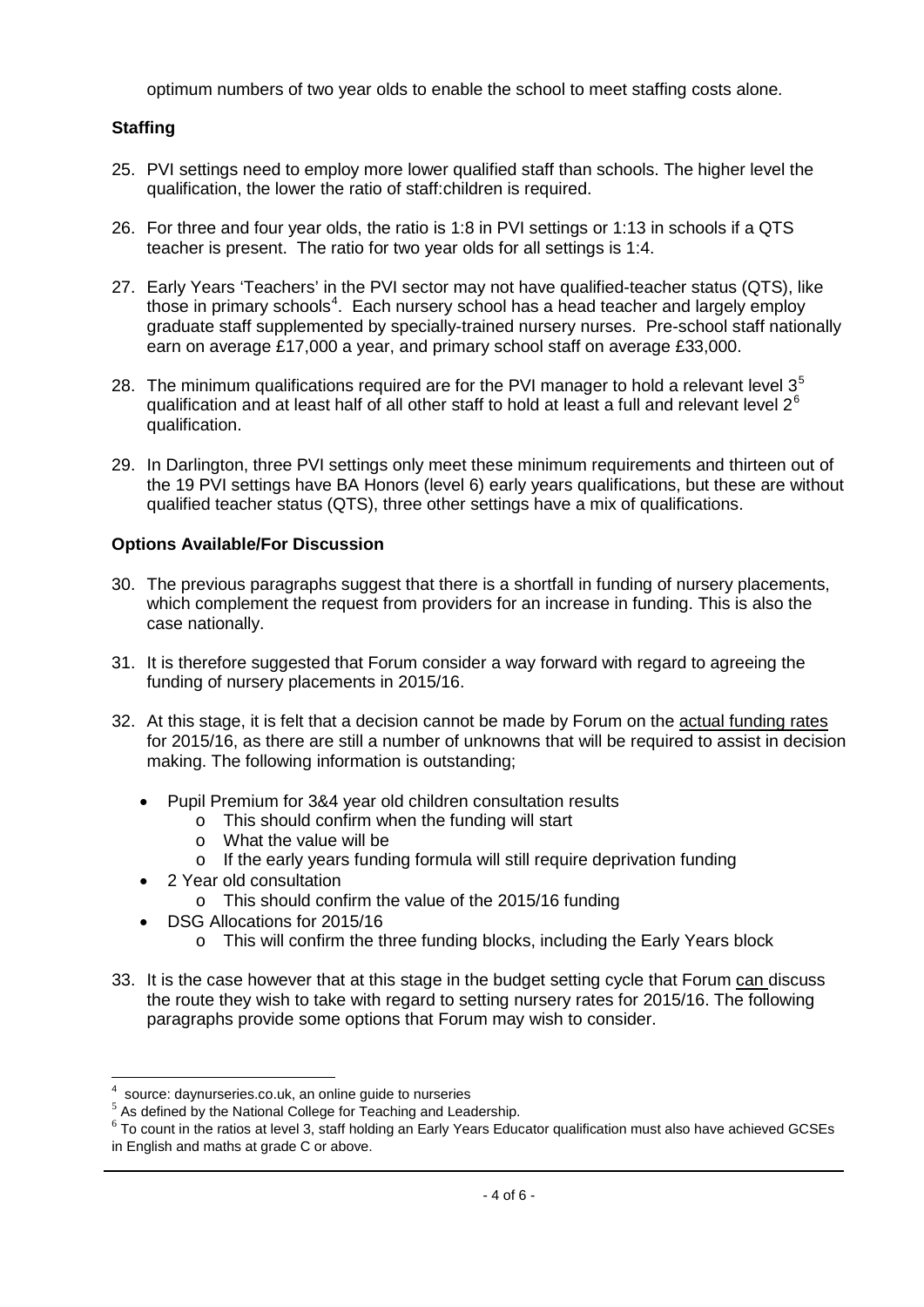• Option A

To leave funding rates as they are now, the only change being pupil premium, and 2 year old funding changes

- Option B Increase funding rates in line with what can be afforded within the budget
- Option C Increase funding rates by more than budget to reflect the suggested shortfall in funding
- 34. If Forum were to select either option B or C then an additional option available to Forum is to consider either
	- Option 1 Restricting any increase to the hourly rate  $-$  i.e. all providers receive the same
	- Option 2 Increasing the hourly rate but also to introduce incentive payments

The following paragraphs provide some additional information to Forum to help them consider the above options.

- 35. Based upon evidence including data from Darlington moderation, OFSTED results, benchmarking and other national studies quoted in this paper (see Appendix 3), high quality provision equates to high quality outcomes for children.
- 36. Darlington currently pays a supplement in addition to the 3 & 4 year old hourly rate for children living in the 30% most deprived areas (at £25, £50 & £100). It is currently a statutory requirement to have a deprivation supplement.
- 37. In light of the fact that pupil premium is being introduced, the deprivation payment could be viewed as a duplicate funding element, therefore the current supplement could be decreased in value to a minimum level (assuming this remains mandatory) with the saving being added to the hourly rate. It is estimated that this could add 13p per hour to the hourly rate for 3, 4 year olds.
- 38. Darlington currently pays 13p above the rate at which it is funded by the EFA for 2 year old nursery placements. This has been possible due to underspend in the two year old budget as less children have been in placement than Darlington has been funded for. Although a higher rate has been paid, due to numbers in placement, it is still expected that at the end of 14/15 there will be some underspend in the two year old budget that will be rolled forward and ring fenced for two year old payments in 2015/16.
- 39. It is possible that this underspend could be used to increase the 2 year old funding rate for 2015/16, however due to a change in funding this may not be advisable if Forum wish to remain in budget. From April 2015 two year old funding will be paid to the Local Authority based on the actual number of children in placement at the national rate. If the national rate remains at £4.85 per hour in Darlington, then there will be a shortfall of 13p per hour for every child placed. Unless the 2 year old funding rate is reduced it is suggested that the underspend be used to bridge this funding shortfall until either the national rate increases or the carry forward funding is exhausted.
- 40. There are benefits to using quality incentive payments. With maximum funding comes autonomy and responsibility. This model could be implemented with good and outstanding